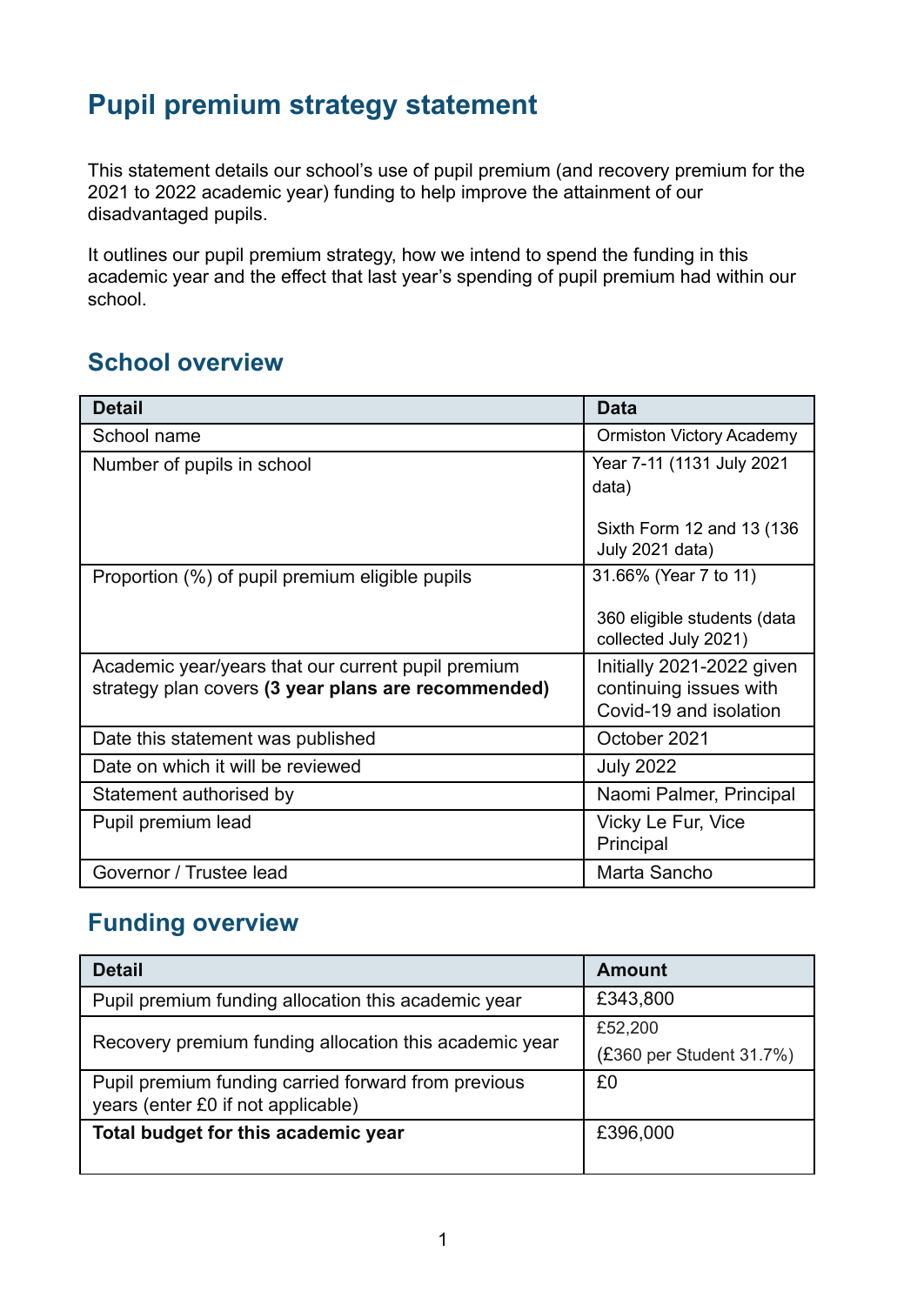# **Part A: Pupil premium strategy plan**

#### **Statement of intent**

*It is the intent of our school to close the gap between disadvantaged pupils and their non-disadvantaged peers. The Pupil Premium is additional funding which is allocated to schools based on the number of pupils who have been eligible for free school meals (FSM) at any point over the last six years. The Pupil Premium is aimed at addressing the current underlying inequalities which exist between children from disadvantaged backgrounds and their more affluent peers. The percentage of our pupils eligible for pupil premium is significantly higher than the national average (28% in 2020) for secondary schools. The Pupil Premium also provides funding for children who have been looked after continuously for more than six months and the children of service personnel. Overcoming barriers to learning is at the heart of our Pupil Premium Strategy. We look at all barriers to success and every aspect of success from academic requirements to general daily needs. We understand that a child is more likely to achieve and make good progress if they are well fed, warm and have everything they need to access their lessons. We understand that needs and costs will differ depending on the barriers to learning being addressed. We do not allocate personal budgets per student in receipt of the Pupil Premium Grant. Instead, we identify the barrier to be addressed and the interventions required, whether in small groups, large groups, the whole school or as individuals, and allocate a budget accordingly.*

#### **Challenges**

This details the key challenges to achievement that we have identified among our disadvantaged pupils.

| <b>Challeng</b><br>e number | <b>Detail of challenge</b>                                     |
|-----------------------------|----------------------------------------------------------------|
|                             | Academic success when combined with disadvantaged PP students  |
|                             | Academic success when combined with SEND                       |
| 3                           | Academic success when combined with boys                       |
|                             | Learning independently at home                                 |
|                             | Retention of knowledge when preparing for written examinations |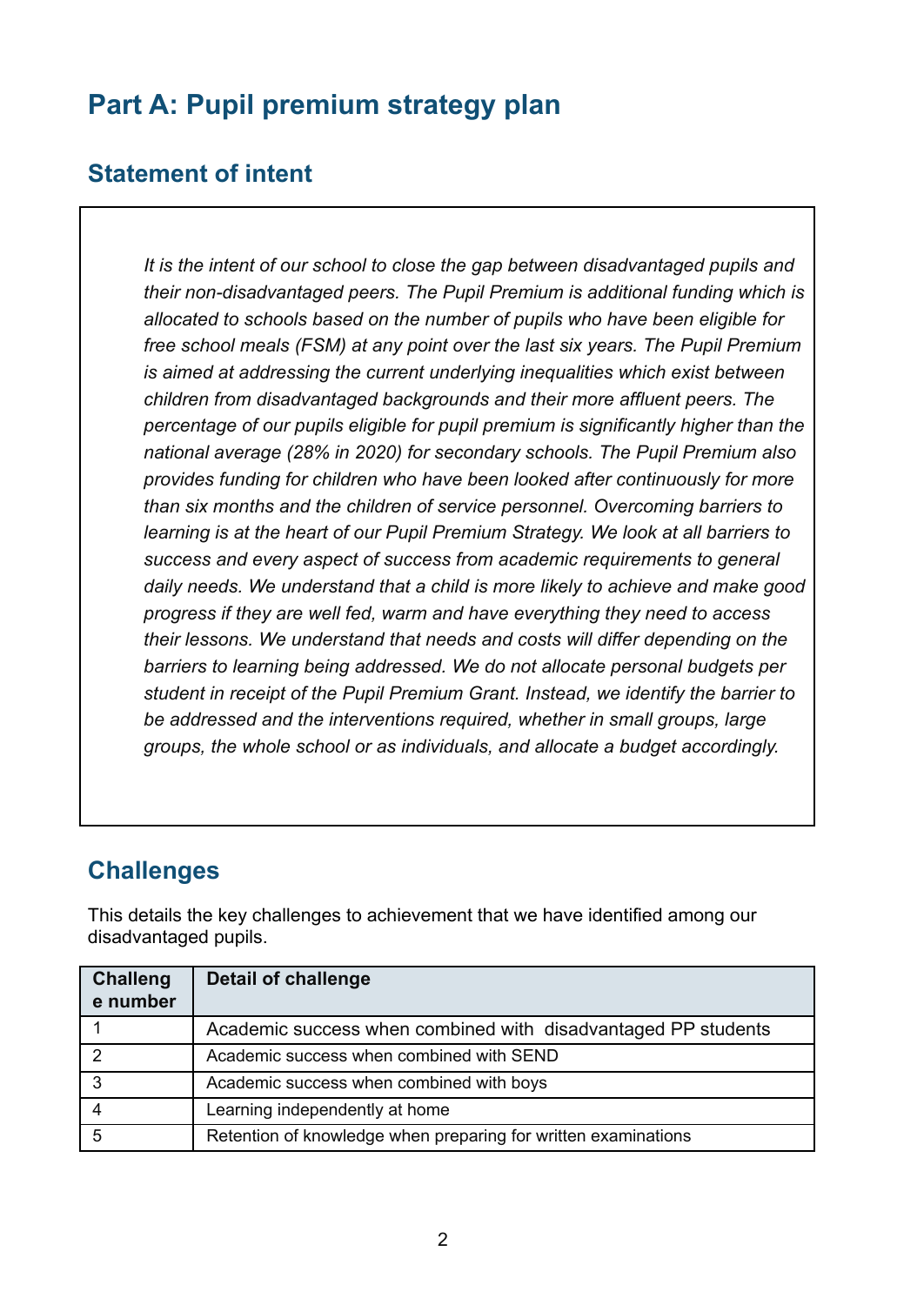## **Intended outcomes**

This explains the outcomes we are aiming for **by the end of our current strategy plan**, and how we will measure whether they have been achieved.

| <b>Intended outcome</b>                                                                                                           | <b>Success criteria</b>                                                        |
|-----------------------------------------------------------------------------------------------------------------------------------|--------------------------------------------------------------------------------|
| HPA PP students make better progress than<br>the national average - working with this key<br>group will have a significant impact | GCSE outcomes for HPA PP students                                              |
| SEND students make better progress than<br>the national average                                                                   | <b>GCSE outcomes for SEND students -</b><br>improve in comparison to 2019/2020 |
| PP boys make better progress than the<br>national average - support teachers to<br>incorporate and develop teaching methods       | GCSE outcomes for boys                                                         |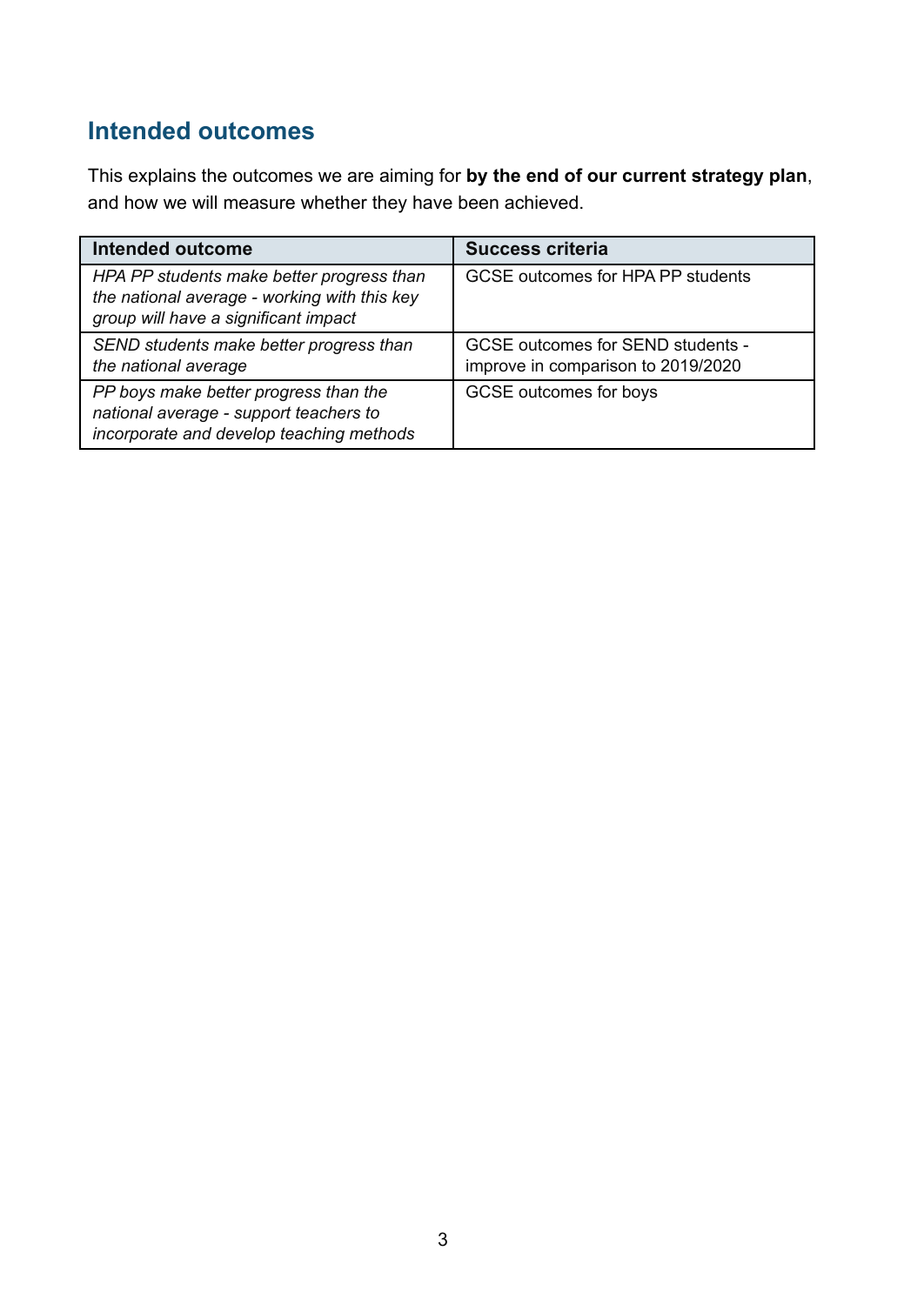## **Activity in this academic year**

This details how we intend to spend our pupil premium (and recovery premium funding) **this academic year** to address the challenges listed above.

Teaching (for example, CPD, recruitment and retention)

Budgeted cost: £ *157,988*

| <b>Activity</b>                                                                    | <b>Evidence that supports this</b><br>approach                                                                                                                                                                                                                                                                                                                                                                                           | <b>Challenge number(s)</b><br>addressed                                                                                               |
|------------------------------------------------------------------------------------|------------------------------------------------------------------------------------------------------------------------------------------------------------------------------------------------------------------------------------------------------------------------------------------------------------------------------------------------------------------------------------------------------------------------------------------|---------------------------------------------------------------------------------------------------------------------------------------|
| VIP mentoring programme<br><b>HPA lead TLR post</b>                                | By providing information,<br>guidance, and<br>encouragement, mentors<br>can play an important role in<br>nurturing students' college<br>aspirations. The impact of<br>mentoring is likely to be<br>positive on PP students<br>-according to EEF toolkit<br>Follow model prescribed by D of E<br>study conducted by the University of<br>Warwick (WRAP Research report<br>November 2018)- key areas are<br>leadership and infrastructure/ | 465 students in 2 year<br>groups<br>Challenge number(s)<br>addressed: 123<br>227 HPA students<br>Challenge number(s)<br>addressed: 13 |
| Bespoke Exercise Books to<br>support reflection and<br>organize notes for revision | academic extension/ cultural<br>enrichment/personal development<br>and removing financial barriers<br>There was a difference last academic<br>year in the quality of both notes and                                                                                                                                                                                                                                                      | 1156 students<br>Challenge number(s)<br>addressed: 5                                                                                  |
| Boys' rewards system to<br>incentivise learners                                    | revision<br>Incentives for students motivate them<br>to be more productive because they                                                                                                                                                                                                                                                                                                                                                  | 556 students<br>Challenge number(s)<br>addressed: 3                                                                                   |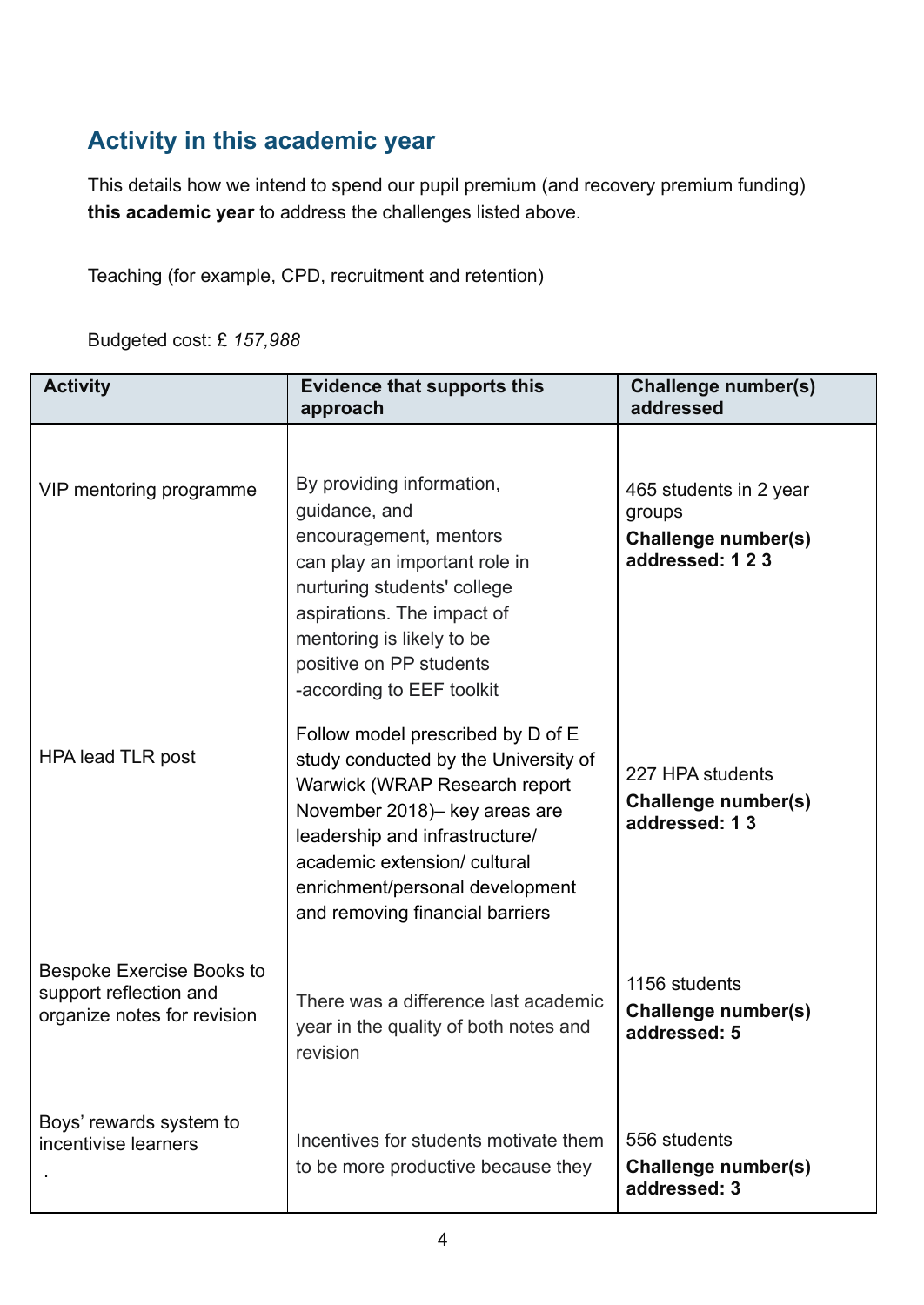| create a feeling of pride and<br>achievement. |  |
|-----------------------------------------------|--|
|                                               |  |

## **Targeted academic support (for example, tutoring, one-to-one support structured interventions)**

Budgeted cost: £ *159,025*

| <b>Activity</b>                                                                                                                                                 | <b>Evidence that supports this</b><br>approach                                                                                                                                                                                                                                                                                                                            | <b>Challenge</b><br>number(s)<br>addressed                      |
|-----------------------------------------------------------------------------------------------------------------------------------------------------------------|---------------------------------------------------------------------------------------------------------------------------------------------------------------------------------------------------------------------------------------------------------------------------------------------------------------------------------------------------------------------------|-----------------------------------------------------------------|
| New role - Aspirations mentor with<br>priority given to PP students and<br>also careers advice and mentoring                                                    | A new role to to support young people<br>to increase their life chances and<br>encourage, challenge and support our<br>students in equal measure, believing<br>they all have the right to succeed -<br>evidence is clear that good careers<br>advice improve academic achievement<br>in the careers education report 2016<br>Warwick institute for employment<br>research | £26,388<br><b>Challenge</b><br>number(s)<br>addressed:<br>123   |
| Full Day of mindfulness and<br>well-being group work with priority<br>given to PP students                                                                      | Providing students with the necessary<br>support                                                                                                                                                                                                                                                                                                                          | £11,986<br><b>Challenge</b><br>number(s)<br>addressed:<br>123   |
| 3 Full days of school counsellor                                                                                                                                | Providing students with the necessary<br>support                                                                                                                                                                                                                                                                                                                          | £28,293<br><b>Challenge</b><br>number(s)<br>addressed:<br>123   |
| Full day of social action projects<br>focusing on PP students                                                                                                   | Social action allows students to<br>contribute to their local community,<br>giving them valuable experience<br>and helps them to nurture valuable<br>leadership skills - #WEWILL<br>research has found that young<br>people who take part in social<br>action keep themselves physically<br>and mentally healthy                                                          | £13,227<br><b>Challenge</b><br>number(s)<br>addressed:<br>123   |
| Academic tutoring (1:1 or in groups)<br>- identify need and target PP<br>students in English Maths and<br>Science MFL History Geography<br>and Computer Science | Effective tutoring programs<br>provide motivation, personal<br>individual attention, direct<br>instruction, and error correction to<br>increase students' academic skills.<br>20 groups                                                                                                                                                                                   | £29,000<br><b>Challenge</b><br>number(s)<br>addressed:<br>12345 |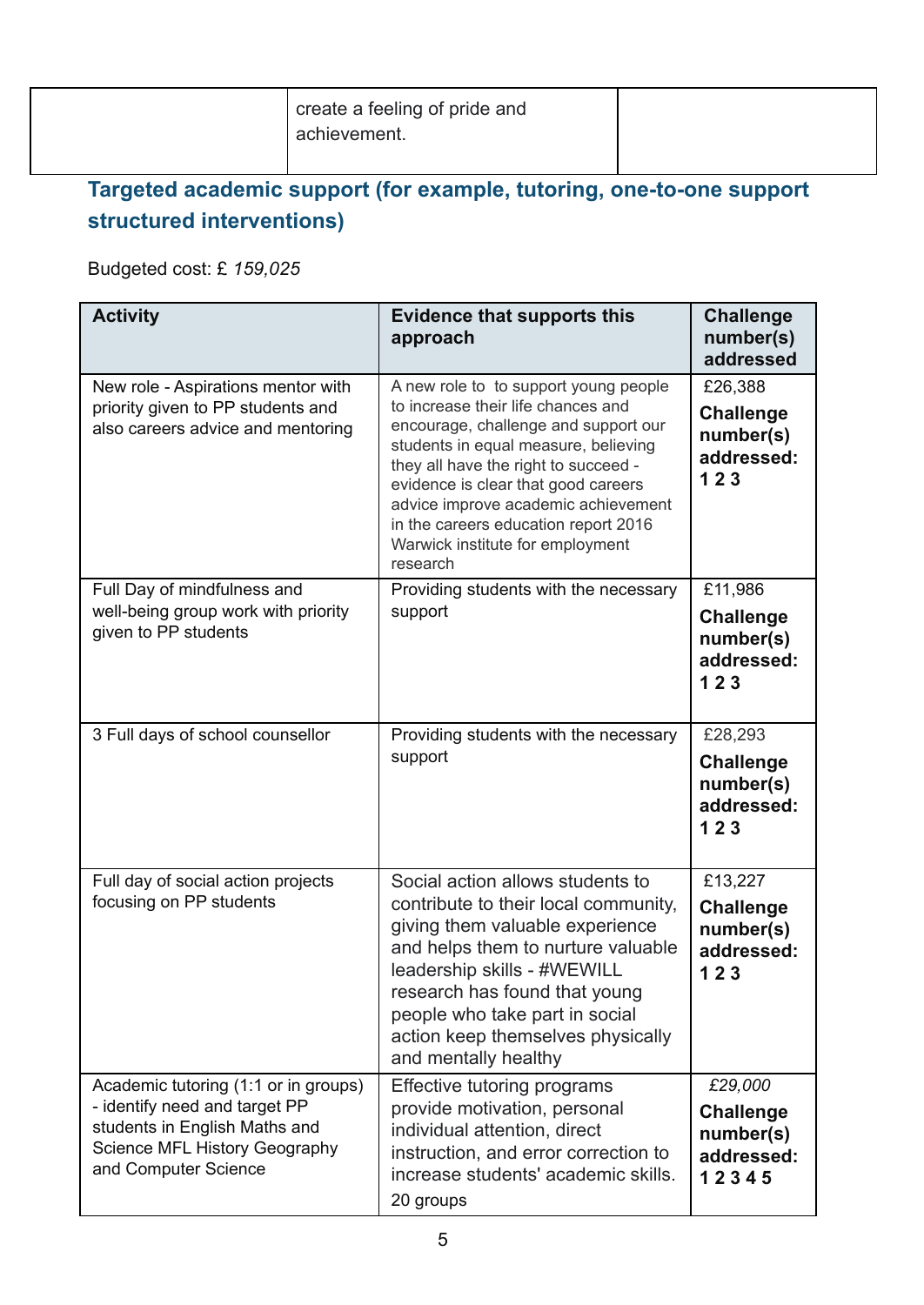|                                                                        | 480 sessions over 20 weeks for 8<br>forms - costed at £60 a sessions                                                                                                                                                          |                                                                 |
|------------------------------------------------------------------------|-------------------------------------------------------------------------------------------------------------------------------------------------------------------------------------------------------------------------------|-----------------------------------------------------------------|
| Maths intervention for students<br>identified with gaps for years 7-13 | Effective tutoring programs<br>provide motivation, personal<br>individual attention, direct<br>instruction, and error correction to<br>increase students' academic skills.                                                    | £5,027<br><b>Challenge</b><br>number(s)<br>addressed:<br>12345  |
| Progress Support for years 10 & 11                                     | After school support sessions in<br>response to gaps in learning from the<br>Victory Vitals Knowledge Organisers -<br>such programmes that extend school<br>time have a positive impact according<br>to the EEF toolkit       | £8,344<br><b>Challenge</b><br>number(s)<br>addressed:<br>1235   |
| Embed Victory Vitals programme of<br>knowledge retention               | Every child has access to information<br>guides with QR links and full printed<br>copies - mastery learning - if<br>monitored and reviewed, can have a<br>positive effect on student progress<br>according to the EEF Toolkit | £24,360<br><b>Challenge</b><br>number(s)<br>addressed:<br>12345 |
| <b>Revision Guides for PP students</b>                                 |                                                                                                                                                                                                                               | £12,400<br><b>Challenge</b><br>number(s)<br>addressed:<br>145   |

### **Wider strategies (for example, related to attendance, behaviour, wellbeing)**

Budgeted cost: £ 79*,677*

| <b>Activity</b>                           | <b>Evidence that supports this</b><br>approach                                                                                                                                                                                                                                                                                                                                           | <b>Challenge</b><br>number(s)<br>addressed                 |
|-------------------------------------------|------------------------------------------------------------------------------------------------------------------------------------------------------------------------------------------------------------------------------------------------------------------------------------------------------------------------------------------------------------------------------------------|------------------------------------------------------------|
| Social emotional mental<br>health mentor. | Reduction in removals form lessons and<br>other sanctions for key students with<br>SEMH - Well-designed and<br>well-implemented social and emotional<br>skills development programmes have<br>been associated with a range of positive<br>personal, social, and health related<br>outcomes (Evidence review on<br>identifying effective SEMH strategies -<br>Manchester University 2020) | £21,829<br><b>Challenge</b><br>number(s)<br>addressed: 123 |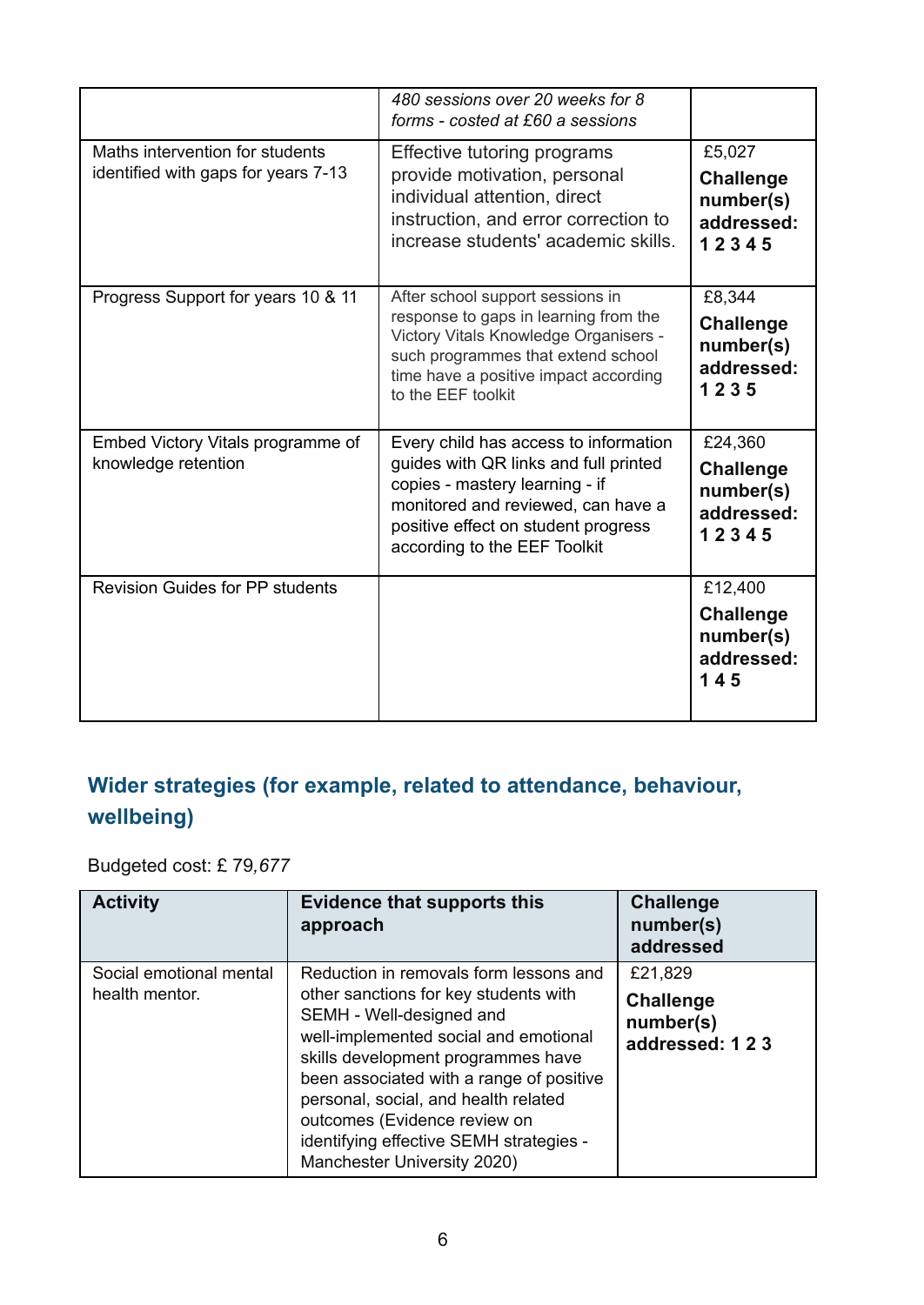| A small number of<br>laptops for identified<br>students (priority to PP<br>and SEND students)                                                                                                                                                                                                                                                  | Supporting students in the classroom<br>and working at home - overall the<br>research evidence over the last 40<br>years about the support of technology<br>on learning consistently identifies<br>positive benefits (Durham University<br>Nov 2012) | £3,000<br><b>Challenge</b><br>number(s)<br>addressed: 1234 |
|------------------------------------------------------------------------------------------------------------------------------------------------------------------------------------------------------------------------------------------------------------------------------------------------------------------------------------------------|------------------------------------------------------------------------------------------------------------------------------------------------------------------------------------------------------------------------------------------------------|------------------------------------------------------------|
| Enrichment                                                                                                                                                                                                                                                                                                                                     | Provide after school clubs and allow<br>children to take part in school<br>performances / concerts. As well as giving<br>PP pupils the opportunity to participate in<br>activities they would not normally get the<br>opportunity to.                | £6,050<br><b>Challenge</b><br>number(s)<br>addressed: 123  |
| <b>Student Development</b><br>fund                                                                                                                                                                                                                                                                                                             | To support students to break barriers to<br>learning                                                                                                                                                                                                 | £20,000<br><b>Challenge</b><br>number(s)<br>addressed: 123 |
| Peri Music                                                                                                                                                                                                                                                                                                                                     | To ensure that ALL students have access<br>to music lessons, if they wish - Arts<br>participation can have a positive impact<br>on academic outcomes in other areas of<br>the curriculum according to the EEF<br><b>Toolkit</b>                      | £6,600<br><b>Challenge</b><br>number(s)<br>addressed: 123  |
| Student well-being<br>advocate<br>"The second common<br>element was a clear<br>strategy relating to<br>behaviour and<br>attendance,<br>incorporating strong<br>pastoral care in the<br>form of social and<br>emotional support and<br>a quick response to<br>non-attendance, as well<br>as working closely with<br>families." NFER Nov<br>2015 | This role has been in place for a few years<br>and the concept is to ensure that students<br>have a member of staff in the academy they<br>can talk to on sensitive issues.                                                                          | £22,198<br><b>Challenge</b><br>number(s)<br>addressed: 123 |

# **Total budgeted cost: £396,690**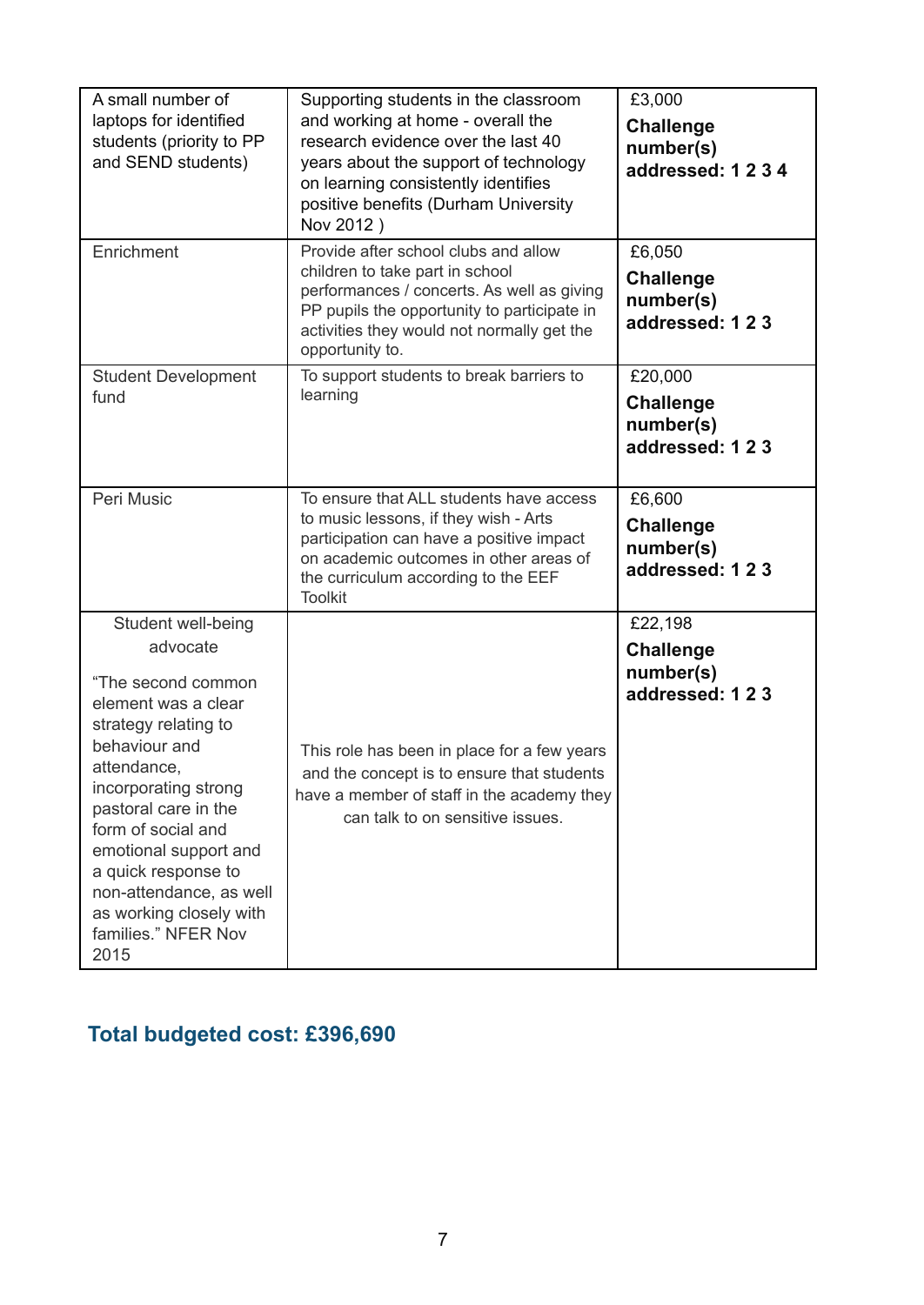# **Part B: Review of outcomes in the previous academic year**

## **Pupil premium strategy outcomes**

This details the impact that our pupil premium activity had on pupils in the 2020 to 2021 academic year.

*Due to COVID-19, performance measures have not been published for 2020 to 2021, and 2020 to 2021 results will not be used to hold schools to account. Given this, please point to any other pupil evaluations undertaken during the 2020 to 2021 academic year, for example, standardised teacher administered tests or diagnostic assessments such as rubrics or scales.*

*Please see the outcomes below from the TAG 2021*

| Progress 8                                     | PP TAGs overall 2021: +0.43 (82 pupils) |
|------------------------------------------------|-----------------------------------------|
| Ebacc entry                                    | 35.7% (30 pupils)                       |
| Attainment 8                                   | 43.99 (84 pupils)                       |
| Percentage of Grade 5+ in English and<br>maths | 31% (26 pupils)                         |